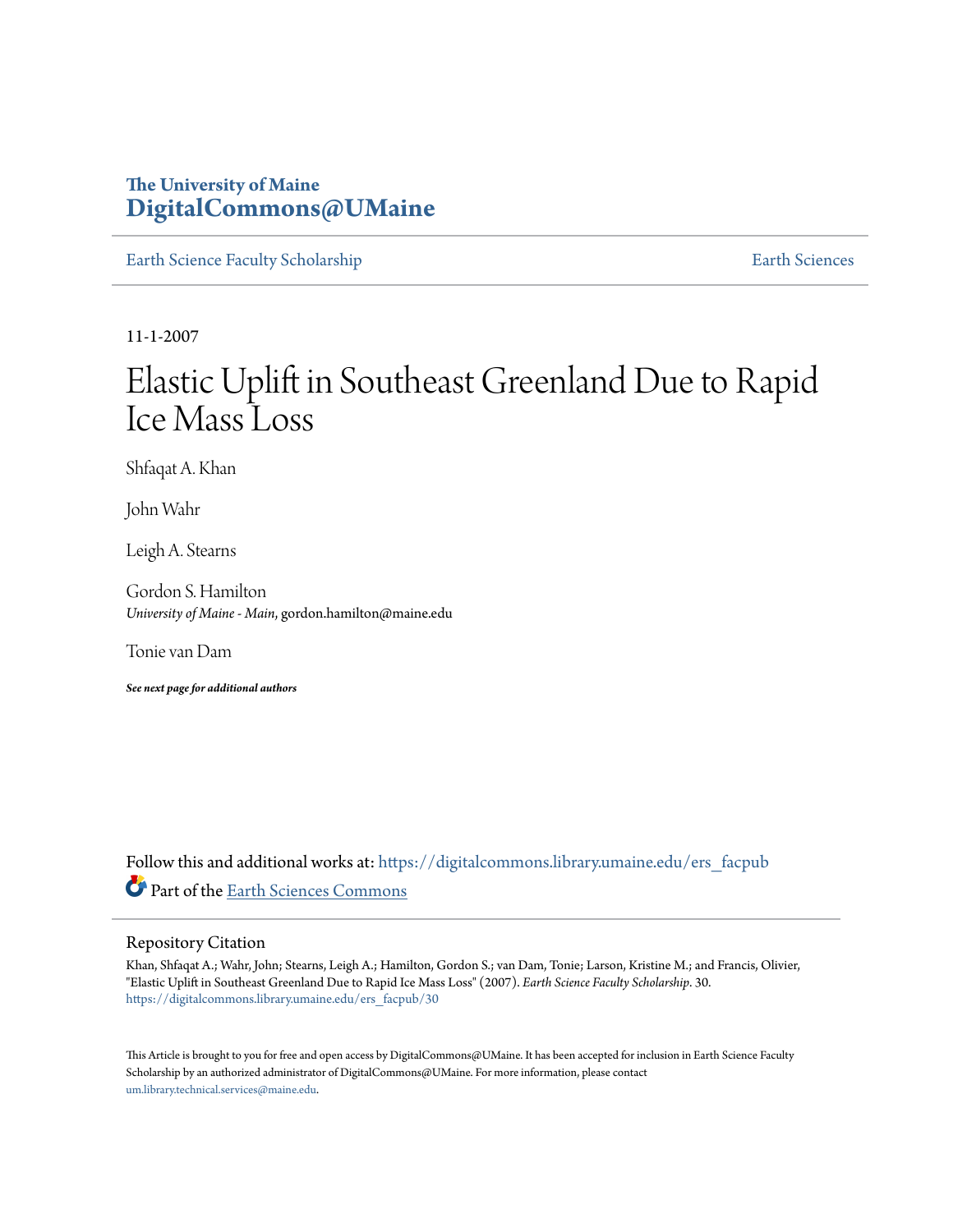#### **Authors**

Shfaqat A. Khan, John Wahr, Leigh A. Stearns, Gordon S. Hamilton, Tonie van Dam, Kristine M. Larson, and Olivier Francis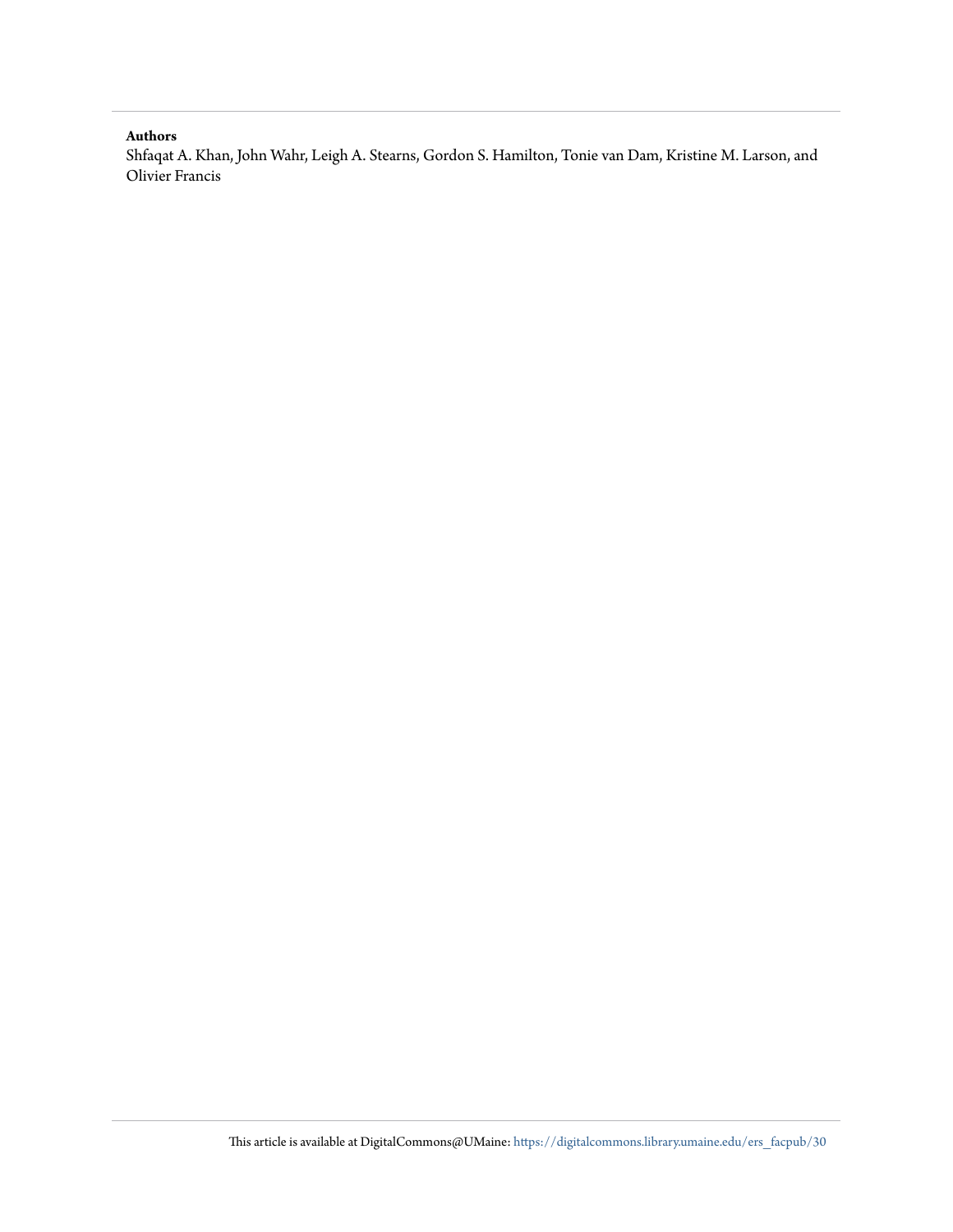### Elastic uplift in southeast Greenland due to rapid ice mass loss

Shfaqat A. Khan,<sup>1</sup> John Wahr,<sup>2</sup> Leigh A. Stearns,<sup>3</sup> Gordon S. Hamilton,<sup>3</sup> Tonie van Dam,<sup>4</sup> Kristine M. Larson, $5$  and Olivier Francis<sup>4</sup>

Received 25 July 2007; revised 27 September 2007; accepted 5 October 2007; published 1 November 2007.

[1] The rapid unloading of ice from the southeastern sector of the Greenland ice sheet between 2001 and 2006 caused an elastic uplift of  $\sim$ 35 mm at a GPS site in Kulusuk. Most of the uplift results from ice dynamic-induced volume losses on two nearby outlet glaciers. Volume loss from Helheim Glacier, calculated from sequential digital elevation models, contributes about  $\sim 16$  mm of the observed uplift, with an additional  $\sim$ 5 mm from volume loss of Kangerdlugssuaq Glacier. The remaining uplift signal is attributed to significant melt-induced ice volume loss from the ice sheet margin along the southeast coast between  $62^{\circ}$ N and  $66^{\circ}$ N. Citation: Khan, S. A., J. Wahr, L. A. Stearns, G. S. Hamilton, T. van Dam, K. M. Larson, and O. Francis (2007), Elastic uplift in southeast Greenland due to rapid ice mass loss, Geophys. Res. Lett., 34, L21701, doi:10.1029/2007GL031468.

#### 1. Introduction

[2] The dominant mode of mass loss from the Greenland ice sheet is discharge through fast flowing outlet glaciers. Since 2000, the rates of ice discharge from several glaciers (notably Kangerdlugssuaq (KG) and Helheim glaciers (HG) in East Greenland, and Jakobshavn Isbr (JI) in West Greenland) have more than doubled as a result of significant accelerations in flow speed [Rignot and Kanagaratnam, 2006; Dietrich et al., 2007]. The sudden speed-ups of those glaciers coincided with observed thinning rates of 15-90 m yr<sup>-1</sup> [Joughin et al., 2004; Stearns and Hamilton, 2007; Howat et al., 2005] and indicate a significant mass imbalance in parts of the ice sheet.

[3] Ice volume loss due to coastal thinning of  $\sim$ 90 m yr<sup>-1</sup> would result in a rapid mass unloading of the earth's crust, and cause deformation that should be detectable using GPS observations. Surface displacements due to a load depend on the amplitude of the load and its distance to the observing point. Here we use observed volume losses of HG and KG, derived from repeat digital elevation models, to estimate their contributions to recent crustal uplift at Kulusuk, East Greenland, detected in a GPS time series. These two glaciers account for about two thirds of the observed uplift. We attribute the remaining uplift signal to

Copyright 2007 by the American Geophysical Union. 0094-8276/07/2007GL031468

mass loss from elsewhere along the Southeast Greenland coast.

#### 2. GPS Analysis

#### 2.1. GPS Network and Data Processing

[4] This study focuses on uplift due to mass loss of the major outlet glaciers in southeast Greenland near the GPS site at Kulusuk (KU, the red dot in Figure 1b). The KU uplift is estimated relative to four GPS sites located along the edge of the ice sheet: KE (Kellyville), TH (Thule 2), SC (Scoresbysund) and QA (Qaqortoq). To estimate site coordinates the GIPSY-OASIS II software [Zumberge et al., 1997] developed at the Jet Propulsion Laboratory (JPL) is used. We use GPS orbits, earth orientation, and clock products provided by JPL and based on a global network of GPS sites. All GPS data were processed in the same manner as described by Wahr et al. [2001], except that solutions were aligned with ITRF05 through the standard application of translation, rotation, and scale factors [Altamimi et al., 2007]. Since this study focuses on uplift at KU relative to other Greenland sites, frame uncertainty and frame drift can be ignored.

#### 2.2. Vertical Surface Motions at Kulusuk

[5] Figure 2a shows daily values of KU vertical position relative to KE (KU-KE). Each dot represents a daily relative solution, and the solid white line shows the sum of the best fitting semi-annually, quasi-annually, inter-annually and secularly varying terms. Annual effects due to surface mass loads caused by the atmosphere, ocean, and water/snow/ice on land, can have a varying amplitude. We therefore fit a quasi-annually varying term with variable amplitude. Due to large data gaps at KU between 1996 and 2000, we only use data from mid-2000 to present.

[6] Figure 2b shows the daily KU-KE residuals, obtained by removing the fitted signal from the filtered daily values of vertical positions. The daily residuals are not entirely random. They arise from a combination of measurement errors and mis-modeled signal, and we use them as an estimate of the total error in the filtered daily data. To do so, we first determine their decorrelation time.

[7] Figure 2c shows the autocorrelation for KU-KE using the daily residuals. The autocorrelation is defined as 1 at  $\tau = 0$ . Note that the autocorrelation reaches the 95% confidence band (between by the two dashed horizontal lines) when the time lag reaches 25 days, and stays inside that band for  $\tau > 25$  days. Thus, it has decreased to its  $\tau = \infty$ limit at lag times of about 25 days and longer. Hence, a decorrelation time of 25 days is used to construct multi-day averages for KU-KE.

[8] These averages are used to construct error estimates. Let  $1\sigma_i$  denote the 1-sigma formal error of the *i*'th day, as

<sup>&</sup>lt;sup>1</sup>Danish National Space Center, Technical University of Denmark, Copenhagen, Denmark.

Department of Physics and Cooperative Institute for Research in Environmental Sciences, University of Colorado, Boulder, Colorado, USA. <sup>3</sup>

<sup>&</sup>lt;sup>3</sup>Climate Change Institute, University of Maine, Orono, Maine, USA. 4 Faculty of Sciences, Technology, and Communication, University of Luxembourg, Luxembourg.

<sup>&</sup>lt;sup>5</sup>Department of Aerospace Engineering Sciences, University of Colorado, Boulder, Colorado, USA.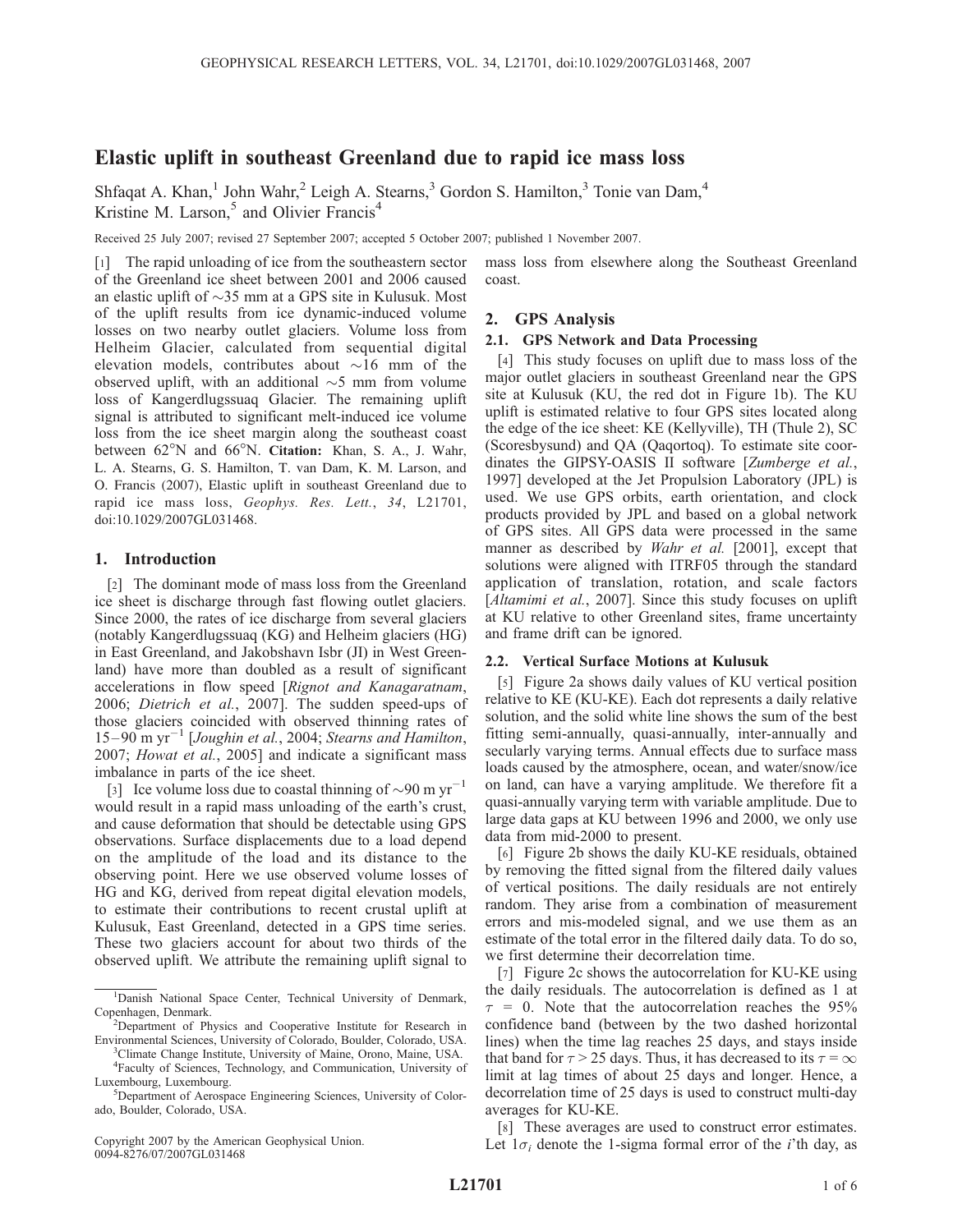#### L21701 KHAN ET AL.: ICE MASS LOSS IN SOUTHEAST GREENLAND L21701



Figure 1. (A) Map of Greenland and location of the GPS sites. (B) Map of southeast Greenland. (C) KG: Maps of surface elevation change over a 1750 km<sup>2</sup> area between July 2001–July 2006. (D) HG: Maps of surface elevation change over a 1040 km<sup>2</sup> area between June 2002–August 2005.

generated by the GIPSY-OASIS software. This error estimate does not include orbit errors, tropospheric modeling errors, or multipath errors. A more realistic error can be obtained by multiplying the  $1\sigma_i$  formal errors by a constant,  $c_m$ , where *m* denotes the m'th 25-day interval, and  $c_m$  is only constant within this interval. Using  $\chi^2$  fitting [*Press et al.*, 1992] an average value is fit to the daily residuals within the m'th interval, after assigning each daily residual an error of  $\sigma_{c,i} = 1\sigma_i c_m$ . The constant,  $c_m$ , is obtained by requiring that the final  $\chi^2$  value equals the number of degrees of freedom (number of observations minus number of unknowns). The  $\sigma_{cm}$  are thus based on the scatter of the daily values about their mean within the m-th interval. However, the mean value of the daily residuals is also an error and therefore added (in quadrature) to  $\sigma_{c,m}$ , to obtain a final estimate of the uncertainty in the m'th 25-day value. For each interval we thus estimate a mean value and an error. The errors provide a more realistic error estimate than the  $1\sigma_i$  values, in that they include the effects of temporally correlated errors:

e.g. orbit errors, tropospheric modeling errors, and multipath errors.

[9] Figure 2d shows the multi-day averages at KU and their assigned errors. The semi-annually and quasi-annually varying terms are removed. The solid line shows the interannually varying term. The method of determining uplift at KU relative to TH, QA and SC is similar to that described above.

#### 2.3. Postglacial Rebound (PGR)

[10] Our goal is to use the GPS trends to learn about ongoing changes in ice. But these trends must first be corrected for the effects of PGR: the earth's viscoelastic response to past ice variability. PGR predictions computed using the global ICE-5G deglaciation model and VM-2 viscosity profile [Peltier, 2004] suggest present-day uplift rates of -1.7 mm  $yr^{-1}$  at KU and  $-3.3$  mm  $yr^{-1}$  at KE; with  $-0.1$ , 2.0, and 1.0 mm yr<sup>-1</sup> at TH, SC and QA, respectively. Negative values imply subsidence, and result from the fact that in ICE-5G the mass of the west Greenland ice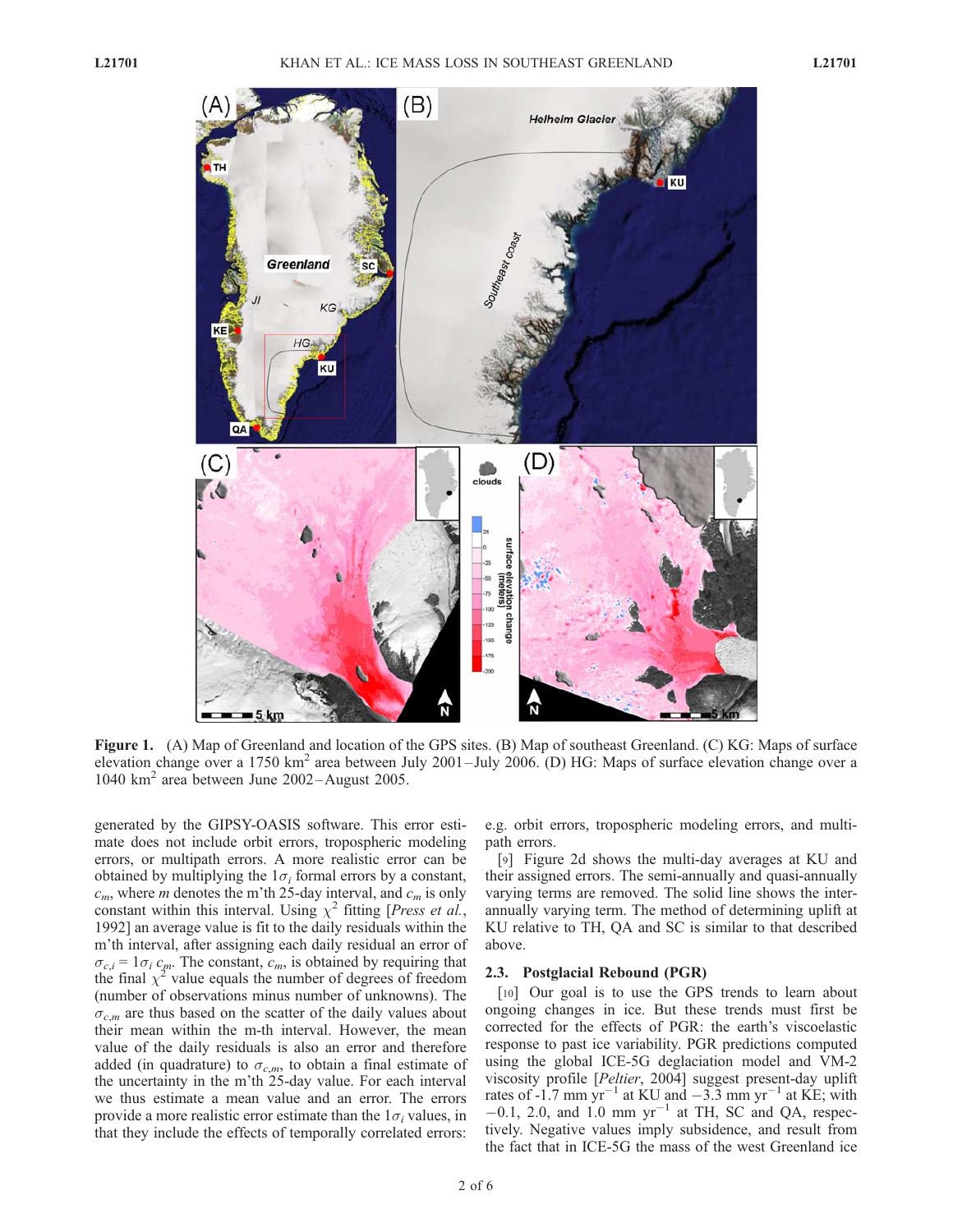

Figure 2. (A) Daily values of vertical positions at KU relative to KE. The solid curve shows the best fitting semiannually, quasi-annually, inter-annually and secularly varying terms. B) The daily residuals (the difference between the daily values and the solid curve in panel A). C) Autocorrelation function for KU-KE. The time lag is given in days and by definition the autocorrelation is set to 1 at time  $lag = 0$ . The dashed horizontal lines denote the 95% confidence band. D) 25-day averages at KU relative to KE. The solid curve shows the inter-annual signal.

sheet increased subsequent to the mid-Holocene climatic optimum [Tarasov and Peltier, 2002]. The model does not include a corresponding increase in southeast Greenland, which is why the predicted subsidence is largest at KE, the site closest to the increasing ice. This east-west difference is consistent with Letreguilly et al. [1991], who showed that temperature changes caused much more thinning in the west than in the east because the east Greenland ice sheet lies on higher elevation bedrock.

[11] The accuracy of these PGR predictions is not well understood. There could be local errors in either the ice model or the viscosity profile. Greenland deglaciation history is especially hard to reproduce, since much of the relevant geological information is still buried under ice, although there is a general pattern of retreat of the western margin of the inland ice during the last  $80 - 150$  years [Weidick et al., 1992] and many western outlet glaciers have retreated long distances (e.g., the calving front of JI has retreated  $\sim$ 40 km since 1850 [Sohn et al., 1998]). There is no comparable evidence of retreat along the southeast margin, and the calving fronts of HG and KG changed by only a few km between 1933 and 2004 [Stearns and Hamilton, 2007], when they began to retrea rapidly. This evidence is not conclusive, but it gives no reason to suspect there might be significant post-2000 viscoelastic rebound caused by twentieth century ice variability.

#### 3. Volume Change Analysis

#### 3.1. DEM Extraction Method and Error

[12] Rates of volume change for the two nearest large outlet glaciers (Figure 1a) are quantified using sequential digital elevation models (DEMs). We generate DEMs of KG and HG using stereo satellite imagery collected by the ASTER (Advanced Spaceborne Thermal Emission and Reflection Radiometer) sensor. The procedure for DEM extraction was developed by Fujisada et al. [2005] and applied to KG and HG by Stearns and Hamilton [2007]. Multiple DEMs for each glacier were extracted from ASTER images acquired between July 2001 and July 2006. We difference the co-registered overlapping DEMs to compute volume changes with time [Stearns and Hamilton, 2007].

[13] The DEM uncertainties are a combination of random errors, such as satellite positioning error, image acquisition geometry and atmospheric conditions, and systematic biases. *Stearns and Hamilton* [2007] show that systematic errors are not significant for the images used in this study, and that the sequential DEMs have a high degree of repeatability as shown by an rms uncertainty of 10 m in individual elevations. This estimate is similar to values reported by Fujisada et al. [2005].

#### 3.2. DEM Results

[14] Volume changes on the coastal portions (within  $\sim$  50 km of the calving fronts) of KG and HG were computed from the sequential ASTER-derived DEMs. Between July 21, 2001 and July 8, 2006, KG lost 119  $\pm$  $17 \text{ km}^3$  over a 1750 km<sup>2</sup> area mapped with stereo images (Figure 1c) [Stearns and Hamilton, 2007]. HG lost roughly  $59 \pm 9$  km<sup>3</sup> of ice over a 1040 km<sup>2</sup> area between June 6, 2002 and August 29, 2005 (Figure 1d).

[15] In both cases, these volume losses are minimum estimates. Mass loss is detected at the boundaries of our DEM coverage which implies larger areas of volume loss than are mapped in Figure 1c and 1d. As a means of estimating catchment-wide volume losses, we fit fourthorder polynomials to the observed elevation changes and extrapolate to the ice divides. Details of the polynomial extrapolations are provided by Stearns and Hamilton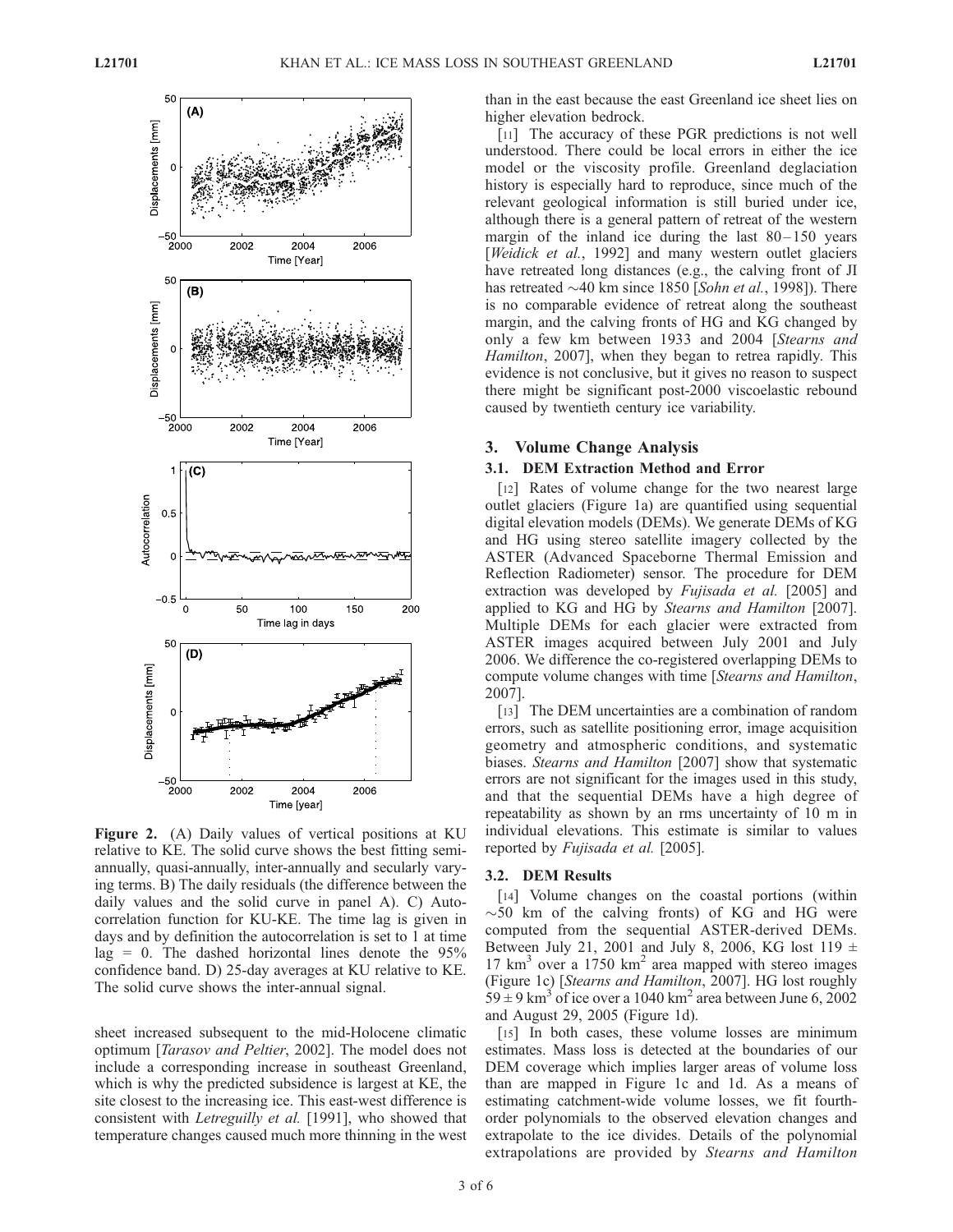|  | Table 1. Measured and Predicted Uplift <sup>a</sup> |  |  |
|--|-----------------------------------------------------|--|--|
|  |                                                     |  |  |

| Baseline | Uplift A,<br>GPS, mm | Uplift B.<br>$ICE-5G$ , mm | Response C,<br>Elastic Effect, mm | Response D,<br>$HGL + KGL$ , mm | Uplift E.<br>Residual, mm |
|----------|----------------------|----------------------------|-----------------------------------|---------------------------------|---------------------------|
| KU-KE    | $29.4 \pm 2.1$       | 7.6                        | 21.8                              | 18.3                            | $3.5 \pm 2.1$             |
| KU-TH    | $29.3 \pm 3.0$       | $-7.6$                     | 36.9                              | 20.7                            | $16.2 \pm 3.0$            |
| KU-OA    | $22.4 \pm 2.0$       | $-12.8$                    | 35.2                              | 19.9                            | $15.3 \pm 2.0$            |
| KU-SC    | $13.8 \pm 3.0$       | $-17.6$                    | 31.4                              | 17.4                            | $14.0 \pm 3.0$            |

a Uplift A is observed uplift between July, 2001 and July, 2006 at KU relative to, KE, TH, QA and SC, respectively. Uplift B is ICE-5G predicted relative uplift at KU between 2001–2006. Response C is the elastic response  $(C = A - B)$  obtained after removing the viscoelastic response from the observed uplift. Response D is predicted elastic response due to mass loss of KG and HG. Uplift E is residual uplift.  $E = A - B - D$ .

[2007]. The catchment basin of KG lost an estimated 310  $\pm$  $77 \text{ km}^3$  between July 21, 2001 and July 8, 2006, while the catchment basin of HG lost  $180 \pm 60$  km<sup>3</sup> between June 6, 2002 and August 29, 2005 according to this analysis.

#### 4. GPS Results and PGR Correction

[16] The smoothed GPS results at KU relative to KE (solid line in Figure 2d) show a total uplift of the crust of  $29.4 \pm 2.1$  mm between July 2001 and July 2006. Table 1, uplift A shows uplift at KU relative to KE, TH, QA and SC. Column B shows ICE-5G predicted PGR uplift at KU between July 2001 and July 2006 relative to the other GPS sites. Since ICE-5G predicts a present-day uplift rate of  $-1.7$  mm yr<sup>-1</sup> at KU and  $-3.3$  mm yr<sup>-1</sup> at KE, KU experiences a PGR uplift rate relative to KE of 1.6 mm  $yr^{-1}$ . Between July 2001 and July 2006 KU-KE will thus experience a total uplift of 7.6 mm. Column  $C (= A - B)$  lists the measured uplift at KU after removing the PGR effects, and shows total relative uplift at KU of between 22 and 37 mm. This uplift is presumably due to the earth's elastic response to ongoing changes in ice.

#### 5. Earth's Elastic Response to Ongoing Changes in Ice

#### 5.1. Mass Losses From Helheim and Kangerdlugssuaq Glaciers

[17] The KU GPS receiver is only  $\sim$ 90 km from the HG front. Thus, a portion of the observed uplift at KU may be due to the earth's elastic response to ongoing mass loss of this glacier. To estimate the amplitude of the uplift, we convert the calculated volume losses to mass assuming a density equal to that of ice (910 kg  $m^{-3}$ ), and convolve with Farrell's [1972] elastic Green's function for vertical displacements. We ignore viscous effects because the earth's viscous decay times are orders of magnitude longer than the time scale of the ice loss; though we cannot categorically rule out the possibility of much shorter decay times caused by local transient rheological effects [Ivins and Sammis, 1996]. We use a fine-scale  $150 \times 150$  m grid to represent the distribution of mass loss in the coastal regions. The catchment-wide volume losses are gridded to a coarser resolution of  $5 \times 5$  km.

[18] The total predicted uplift at KU due to the HG mass loss between June 6, 2002 and August 29, 2005 is 16.6  $\pm$ 5.5 mm, using the catchment-wide volume loss estimate. Repeating this analysis for KG, we conclude that the KG catchment caused a total KU uplift of  $5.4 \pm 1.3$  mm between July 21, 2001 and July 8, 2006. KG caused less uplift than HG, because KU is much further from KG  $(\sim]370 \text{ km}$ . Together, mass loss across the catchments of these two glaciers causes a total uplift of  $22.0 \pm 5.7$  mm at KU (see Table 2).

[19] The mass loss of KG and HG is huge and thus causes significant uplift even at the more distant sites: 4.6 mm at SC, 3.7 mm at KE, 2.1 mm at QA and 1.3 mm at TH. Table 1, response D shows the earth's elastic response at KU relative to these sites.

[20] The DEM time spans for HG and KG are not the same. The HG time span is about one year shorter on each end than the KU GPS time span. However, we assume no significant volume loss on the HG between July 21, 2001 and June 6, 2002 and between August 29, 2005 and June 8, 2006. The assumption of no volume loss between August, 2005 and June, 2006 is supported by Stearns and Hamilton [2007] who observed no surface elevation change on the across-flow elevation profile and the along-flow elevation profile near the HG front. Moreover, since the smoothed GPS results at KU relative to KE (solid line in Figure 2d) do not show notable uplift between July 21, 2001 and June 6, 2002, we assume no volume loss during this period. However, the smoothed uplift seems to continue unabated during 2004–2007. This is consistent with figure 3 of Velicogna and Wahr [2006], which shows steady mass loss in south Greenland between spring 2004 and spring 2006. Thus, we assume the residual uplift in column E is caused by melting from elsewhere along the southeast coast (Figure 1b).

#### 5.2. Mass Loss Along the Southeast Coast

[21] The Table 1, uplift E values for the residual uplift at KU relative to TH, QA and SC, are consistent with one another. Temporarily ignoring the KU-KE results, we propose that the residual uplift of 15 mm between KU and the other 3 sites could be caused by thinning along the ice sheet margin in southeast Greenland outside of HG & KG. Repeat laser altimetry shows mass loss throughout this region, with

Table 2. Elastic Uplift at KU, and Ice Loss Characteristics, Due to the Assumed Coastal Mass Loss Between July 2001 and July 2006, the Mass Loss of KG Between July 2001 and July 2006, and the Mass Loss of HG Between June 2002 and August 2005

|                     | Uplift, mm | Volume Loss, km <sup>3</sup> | Area, $km2$ |
|---------------------|------------|------------------------------|-------------|
| Helheim Gl.         | 16.6       | 180                          | 48319       |
| Kangerdlugssuag Gl. | 5.4        | 310                          | 51089       |
| Coastal thinning    | 16.0       | 271                          | 60600       |
| Total               | 38.0       | 761                          | 160008      |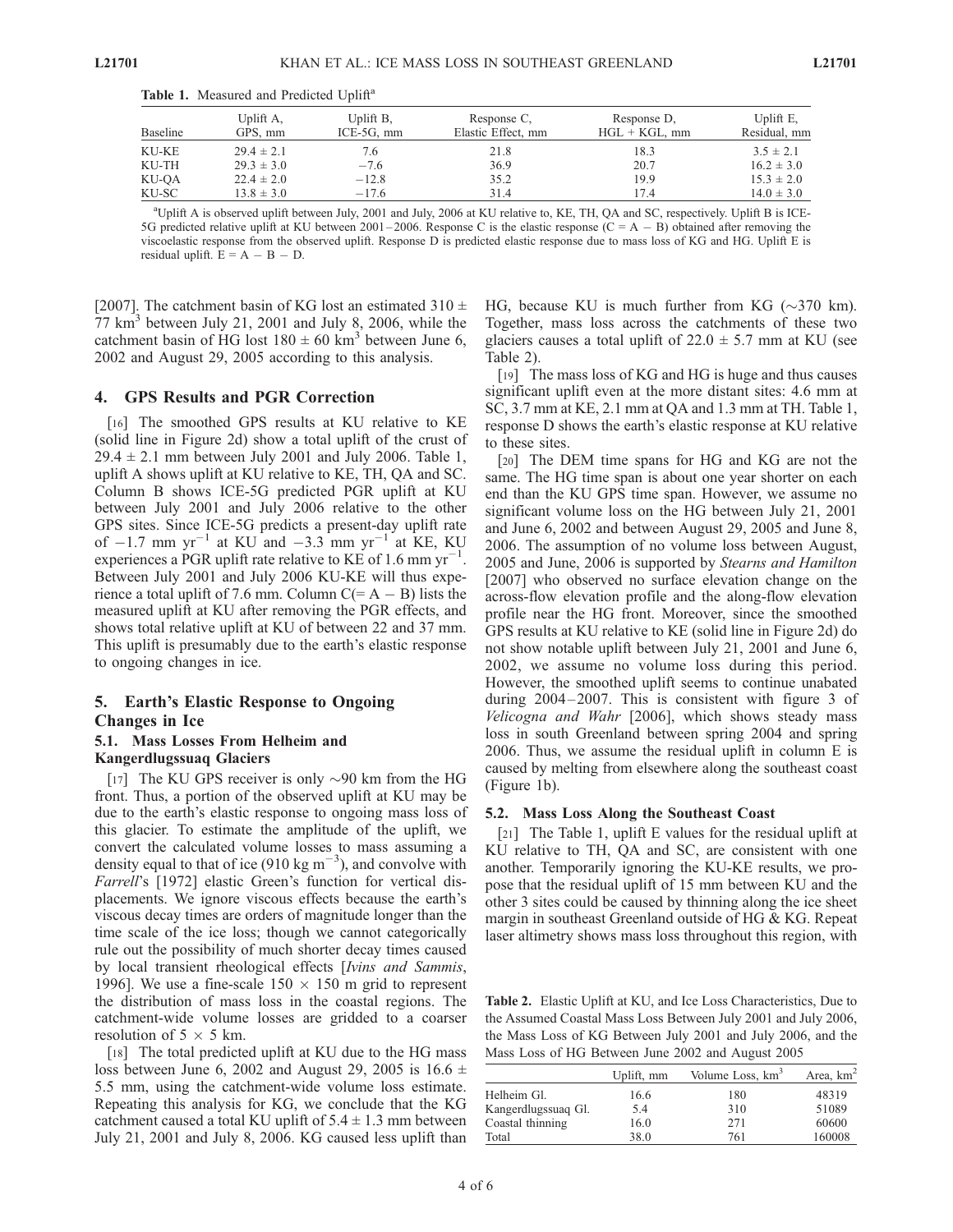most of that loss occurring at elevations below 2500 m [Krabill et al., 2004]. The assumption of mass loss in southeast Greenland is further supported by the results of Rignot and Kanagaratnam [2006], who detected a huge mass loss in this region using satellite radar interferometry (table 1 area 13 of Rignot and Kanagaratnam [2006]).

[22] To model the possible crustal uplift caused by this mass loss, we assume that ice sheet thinning occurred between  $62^{\circ}$ N and  $66^{\circ}$ N, and between sea level and 2500 m elevation. This region roughly corresponds to area 13 of Rignot and Kanagaratnam [2006]. We assume the total thinning between July, 2001 and July, 2006 (the GPS time span) was a maximum of 16 m at sea level, and decreased linearly with increasing elevation, to vanish at 2500 m elevation. This gives a total 5-year ice volume loss of about 271 km<sup>3</sup>, which is similar to Rignot and Kanagaratnam's [2006] estimate for their area 13. Using this simple ice model to load the earth yields total uplift values of 16.0 mm at KU (Table 2), and of 3.0 mm, 4.5 mm, 1.1 mm, and 0.1 mm at KE, QA, SC, and TH, respectively. Thus, the predicted effects on the uplift of KU relative to QA, SC, and TH are on the order of  $11.5-15.5$  mm, which is in reasonable agreement with the Table 1, uplift E values for those sites.

[23] The residual uplift of KU relative to KE is much smaller  $(3.5 \pm 2.1 \text{ mm})$  than the residual uplift relative to the other three sites. It is unlikely that this reflects KE uplift caused by ongoing mass losses adjacent to KE. Observations from satellite radar interferometry near KE (Table 1 area 19 of Rignot and Kanagaratnam [2006]) do not indicate significant ice mass change.

[24] The closet outlet glacier to KE is JI (250 km distant), which is a major contributor to the mass balance of the inland ice sheet. To estimate the amplitude of the elastic motion due to thinning of JI, we assume the JI catchment lost ice at a rate of 16  $km^3$ /yr during 2001–2006, a rate chosen to coincide with Rignot and Kanagaratnam's [2006] estimate of 2005 ice loss in their area 20, and giving a total 5-year ice volume loss of 80  $km<sup>3</sup>$ . Assuming, for simplicity, that all this ice loss occurred near the JI grounding line, we obtain a total KE uplift of 3 mm over a 5-year period. Thus, the removal of the elastic response at KE due to thinning along the southeast coast (3 mm of uplift) and the thinning of JI (3 mm of uplift), reduces the residual uplift of KU relative to KE by 6 mm. If we also remove the 16 mm of uplift at KU caused by the proposed southeast thinning, we obtain an unexplained KU-KE residual uplift of  $-6.5 \pm$ 2.1 mm.

[25] This residual KU-KE uplift could indicate that ICE-5G overestimates the PGR subsidence rate at KE. The Greenland component of the global ICE-5G model predicts present-day subsidence rates that are as large as  $7 \text{ mm yr}^{-1}$ at some southwest Greenland locations [Tarasov and Peltier, 2002, Figure 14a]. This subsidence is due to recent regrowth of ice mass to the mid-Holocene climatic optimum. One possible explanation for the anomalous uplift for KU-KE is that ICE-5G predicts too much ice regrowth, causing present-day land subsidence at KE to be overestimated by  $\sim$ 1 mm/yr.

[26] If the KE ICE-5G rate is correct, we could still explain the anomalous KU-KE uplift by assuming either that (1) the  $2001-2006$  JI volume loss was  $2-3$  times larger than assumed above; or (2) there was negligible thinning of JI and in southeast Greenland (though with HG and KG still thinning as described above), but that ICE-5G predicts too much uplift at TH, QA and SC by  $\sim$ 3 mm yr<sup>-1</sup> at each site. Explanation (2) seems unlikely, since it is inconsistent with Rignot and Kanagaratnam's [2006] observations of large mass losses in those regions.

#### 6. Conclusions

[27] The GPS measurements at KU relative to TH, QA and SC indicate a total crustal uplift of  $\sim$ 35  $\pm$  5 mm between July 2001 and July 2006, after PGR effects have been removed. Most of the observed uplift is due to the earth's elastic response to rapid mass loss caused by dynamic thinning on large outlet glaciers. HG lost roughly 180 km<sup>3</sup> of ice between June 2002 and August 2005, which we estimate caused an uplift of 16.6 mm at KU. The amplitude of the elastic motion at KU due to an ice loss of 310 km<sup>3</sup> of KG between July 2001 and July 2006 is 5.4 mm.

[28] When we subtract the effects of these glaciers from all GPS uplift rates, we are left with  $\sim 15$  mm of unexplained uplift of KU relative to TH, QA, and SC. This remaining uplift is probably due to mass loss from thinning elsewhere along the southeastern ice sheet margin. A simple model of this mass loss predicts 16.0 mm of absolute uplift at KU, and  $12.5 - 15.5$  mm of relative uplift between KU and TH, QA, and SC. Adding the ice loss values from this model to the dynamic thinning estimates of HG and KG, suggests a total ice volume loss over  $\sim$  5 years of 761 km<sup>3</sup>  $\frac{60}{160}$  km<sup>3</sup> yr<sup>-1</sup>).

[29] The measured uplift of KU relative to KE is inconsistent with its uplift relative to TH, QA and SC. About half that inconsistency can be explained by including elastic uplift at KE caused by thinning of JI and by ice in southeast Greenland outside of HG and KG. The remaining half of the inconsistency is likely due to some combination of errors in the ICE-5G predictions of PGR and errors in our assumptions about ongoing thinning. It could, for example, be explained if the ICE-5G deglaciation model over-estimates the PGR subsidence rate at KE by  $\sim$ 1 mm/yr, or if the thinning of JI is much larger than that predicted from radar interferometric observations.

[30] GPS observations at KU suggest significant acceleration of ice mass loss in spring 2004. This acceleration coincided with observed rapid increases in flow speed of HG and KG. Accelerating ice mass loss in spring 2004 is supported by satellite gravity surveys by GRACE [Velicogna] and Wahr, 2006]. This increased loss of mass from southeast Greenland is probably a significant fraction of the ice sheet's sea level contribution, and is causing a rapid elastic adjustment of the earth's crust, as the results show.

[31] Acknowledgments. We thank two anonymous reviewers for their comments. J. Wahr's effort was partially supported by NASA grants NNG04GF02G and NNX06AH37G to the University of Colorado. L. A. Stearns and G. S. Hamilton were supported by NASA's cryospheric sciences program. S. A. Khan's effort was partially supported by KVUG.

#### References

Altamimi, Z., X. Collilieux, J. Legrand, B. Garayt, and C. Boucher (2007), ITRF2005: A new release of the International Terrestrial Reference Frame based on time series of station positions and Earth Orientation Parameters, J. Geophys. Res., 112, B09401, doi:10.1029/2007JB004949.